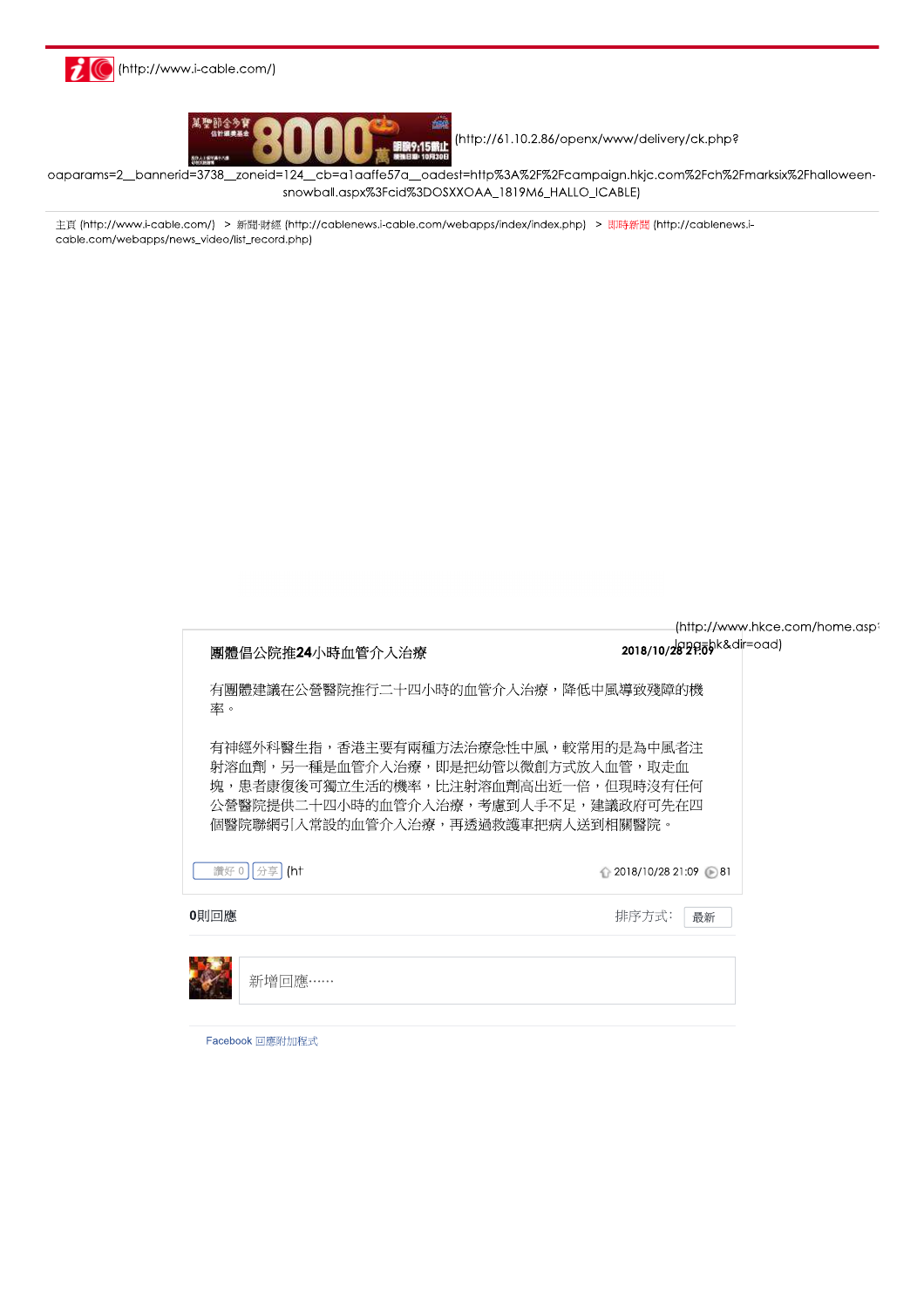

(http://61.10.2.86/openx/www/delivery/ck.php?

oaparams=2\_bannerid=3737\_zoneid=49\_cb=54a5c1c2fa\_oadest=http%3A%2F%2Fcampaign.hkjc.com%2Fch%2Fmarksix%2Fhallov snowball.aspx%3Fcid%3DOSXXOAA\_1819M6\_HALLO\_ICABLE)

| 自動播放                                                                                                    |                                                                                                                           |
|---------------------------------------------------------------------------------------------------------|---------------------------------------------------------------------------------------------------------------------------|
| (http://cablenews.i-<br>cable.com/ci/videopage/news/537141/<br>即時新聞/黃指機構應盡責通知公署資料外<br>洩                 | 黃指機構應盡責通知公署資料外洩 (http://cablenews.i-<br>cable.com/ci/videopage/news/537141/即時新聞/黃指機構應盡責通知<br>公署資料外洩)<br>↑ 2018/10/29 ▶ 23 |
| (http://cablenews.i-<br>cable.com/ci/videopage/news/537135/<br>即時新聞/大埔女途人過路遭私家車撞死)                      | 大埔女途人過路遭私家車撞死 (http://cablenews.i-<br>cable.com/ci/videopage/news/537135/即時新聞/大埔女途人過路遭私<br>家車撞死)<br>↑ 2018/10/29 (6) 62   |
| (http://cablenews.i-<br>cable.com/ci/videopage/news/537139/<br>即時新聞/法甲馬賽0:2巴黎聖日耳門)                      | 法甲馬賽 0:2 巴黎聖日耳門 (http://cablenews.i-<br>cable.com/ci/videopage/news/537139/即時新聞/法甲馬賽0:2巴黎聖<br>日耳門)<br>↑ 2018/10/29 ▶ 19   |
| (http://cablenews.i-<br>cable.com/ci/videopage/news/537136/<br>即時新聞/10月29日早晨天氣)                         | 10月29日早晨天氣 (http://cablenews.i-<br>cable.com/ci/videopage/news/537136/即時新聞/10月29日早晨天氣)<br>↑ 2018/10/29 ∂31                |
| (http://cablenews.i-<br>00:55<br>cable.com/ci/videopage/news/537131/<br>即時新聞/澳職墨爾本勝利2:3珀斯光輝)            | 澳職墨爾本勝利 2:3 珀斯光輝 (http://cablenews.i-<br>cable.com/ci/videopage/news/537131/即時新聞/澳職墨爾本勝利2:3<br>珀斯光輝)<br>↑ 2018/10/29 ∂26  |
| (http://cablenews.i-<br>cable.com/ci/videopage/news/537127/ 2018/10/28 26/<br>即時新聞/大批旅客排隊等乘巴士過港珠澳<br>橋) | 大批旅客排隊等乘巴士過港珠澳橋 (http://cablenews.i-<br>cable.com/ci/videopage/news/537127/即時新聞/大批旅客排隊等乘巴<br>士過港珠澳橋)                      |
| (http://cablenews.i-<br>cable.com/ci/videopage/news/537128/<br>即時新聞/高級組銀牌冠忠南區0 外科富<br>埔)                | 高級組銀牌冠忠南區0:1和富大埔 (http://cablenews.i-<br>cable.com/ci/videopage/news/537128/即時新聞/高級組銀牌冠忠南區<br>0:1和富大埔)<br>↑ 2018/10/28 84 |
| (http://cablenews.i-                                                                                    | 團體倡公院推24小時血管介入治療 (http://cablenews.i-<br>cable.com/ci/videopage/news/537124/即時新聞/團體倡公院推24小時<br>血管介入治療)                    |